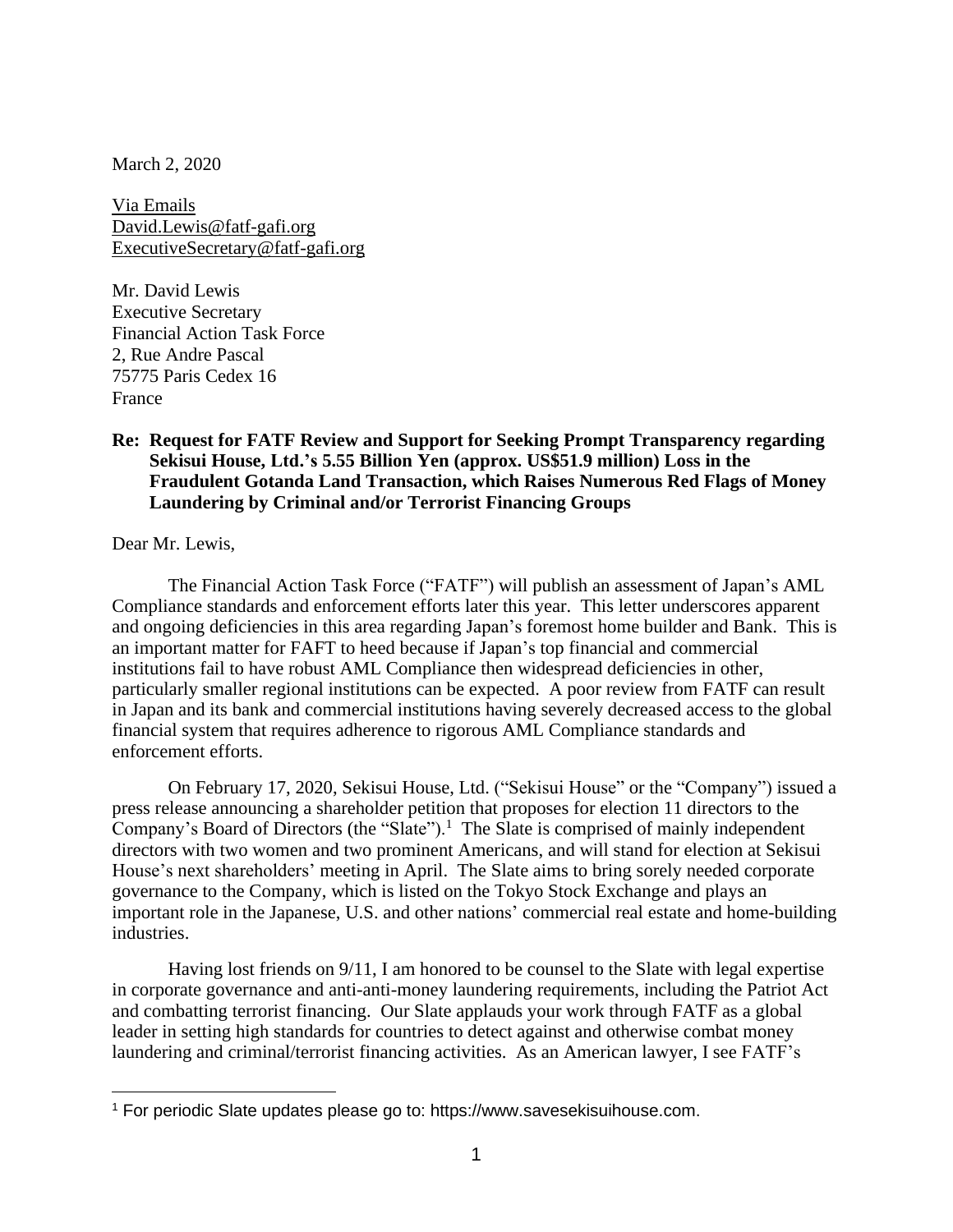efforts and others, have caused the U.S. to foster very rigorous detection and reporting mechanisms built upon some of the highest AML standards and attention to enforcement.

Every director candidate on our Board Slate is committed to get to the bottom of what strongly appears to be a cover-up of a transaction that shows classic indicia of money laundering at Sekisui House. In this regard, we are privy to an "Investigation Report" that was completed by a Sekisui House independent committee on January 24, 2018 (the "Report"), but Sekisui House refused for many months to disclose the Report, which was only submitted to the court in July 2019 and made public in a redacted format through a court order in November 2019. The Report, which contains Company redactions on such things as the name of a former Diet member, and the full-text of which has never been disclosed to the public voluntarily by Sekisui House, is attached hereto as **Exhibit A**. The Report speaks for itself as to the inordinate number of serious missed red flags that to the knowledge and belief of our Board Slate have gone unanswered by the current Board and management of the Company. We are resolutely committed to thoroughly investigate the actual causes of the massive loss of funds and report back findings to the Company's shareholders, and concurrently seek recovery of the 5.55 billion yen (approx.) US\$51.9 million that was misappropriated in a transaction rife with so many red flags that our FBI sources say scream of money laundering by organized crime/terrorist financing group[s].

Our Board Slate also has been made aware of a letter sent to Mitsubishi UFJ Financial Group, Inc. ("MUFG" or the "Bank") from me and my Japanese co-counsel representing Sekisui House shareholders demanding that the Bank investigate this matter as the Bank apparently assisted Sekisui House in facilitating the funds transfers in the improper Gotanda land transaction. See letter to Kanetsugu Mike, President & Group CEO; Junichi Hanzawa, Group Chief Compliance Officer; and William Langford, Head of Global Finance, Mitsubishi UFJ Financial Group, from William W. Uchimoto, Esq., William W. Uchimoto Law; and Naoki Matsuoka, Esq., Osaka City Law Office, dated January 9, 2020 (the "MUFG Bank Demand Letter"). We observe that you and the Financial Action Task Force ("FATF") were copied on the MUFG Bank Demand Letter. We understand that the Bank has not responded to the MUFG Bank Demand Letter.

Our Board Slate, comprised of U.S. and Japanese professionals, are extremely troubled by the alarming oversights and general laxness by the Company, the Bank and Japanese regulators shown during the transaction and its aftermath. We are concerned that the business process and overall governance breakdowns, the cover-ups, and the strong scent of money laundering and terrorist/criminal financing pervading this transaction will lead, if left open and unchecked, to the reoccurrence of scandals as well as significant lingering damage to the corporate trust and reputation of Sekisui House, which harms its stakeholders, including shareholders, employees, consumers and community in general.

On behalf our Board Slate, I respectfully request FAFT review the serious matters raised in this letter and support us in a call for prompt and greater transparency by Sekisui House's current Board and management as well as by MUFG as to what happened and why there have been no publicly announced efforts being made for the prompt and full recovery of the substantial amount of misappropriated funds.

I look forward to having a call at your earliest convenience to share more details and discuss this serious AML matter with you as to next steps.